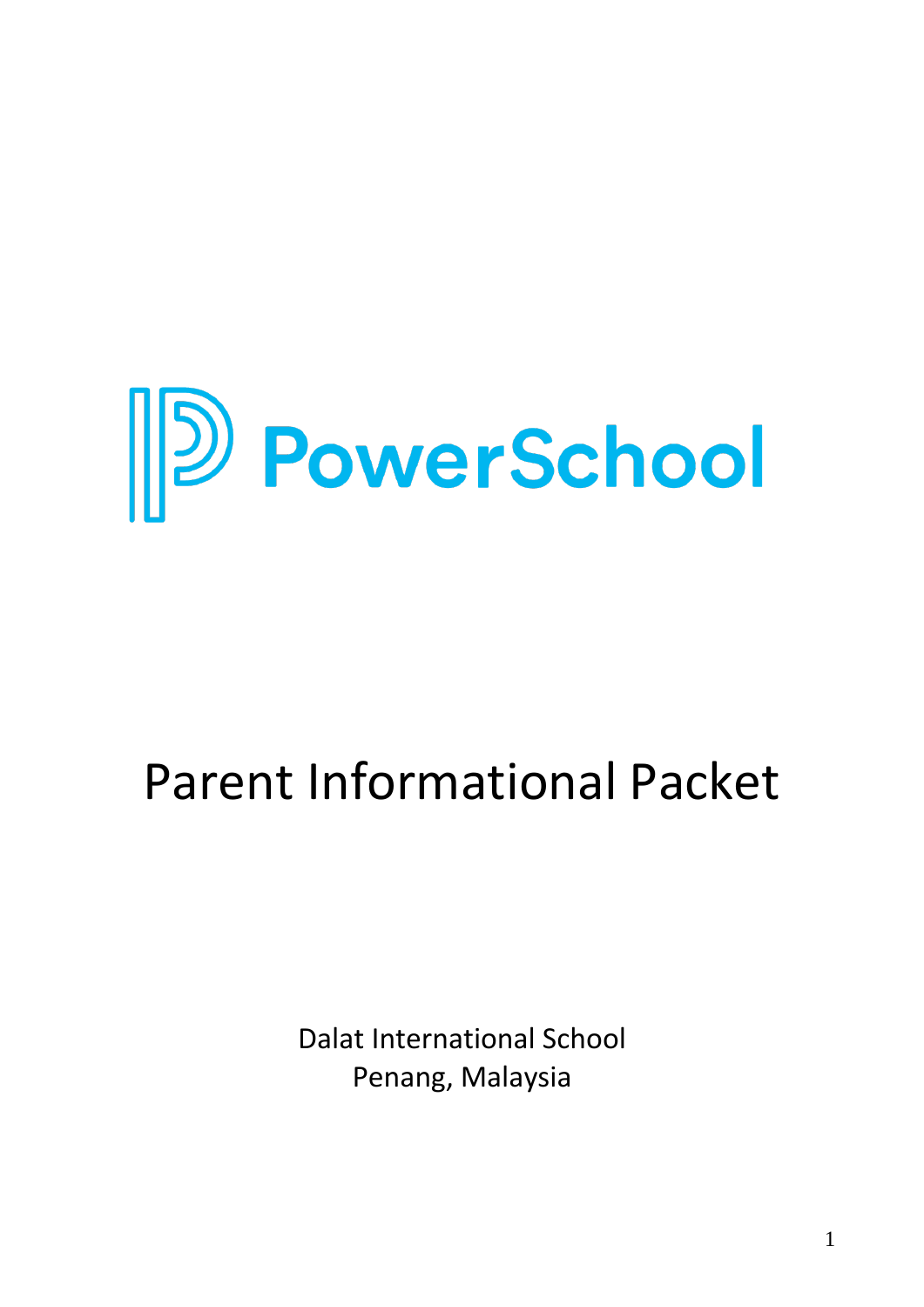

### **LOGGINGIN**

- 1. Make sure you are connected to the Internet.
- 2. Open an Internet browser. (i.e. Chrome, Firefox, Safari, Internet Explorer, etc.)
- 3. Go to [http://www.dalat.org,](http://www.dalat.org/) click on **PowerSchool** on the menu bar and or under **Resources** click on the **PowerSchool** link.



4. You will be linked to the Dalat PowerSchool page. On this page you will find information about using PowerSchool. After you have read this information, click on the **Log on to PowerSchool** link at the bottom of the page.



5. A new browser window will open with the PowerSchool login page. You will be creating a single "parent" account which will provide information for all of your children who attend Dalat International School. Click on the "Create Account" button.

| <b>PowerSchool</b>                |                            |
|-----------------------------------|----------------------------|
| Sign In Create Account            |                            |
| <b>Student and Parent Sign In</b> |                            |
| <b>Select Language</b>            |                            |
| English                           | ¢                          |
| Username                          |                            |
| Password                          |                            |
|                                   | Having trouble signing in? |
|                                   |                            |

6. At this next screen, you will need to create your own username and password and complete the information for each of your children (even if you only have one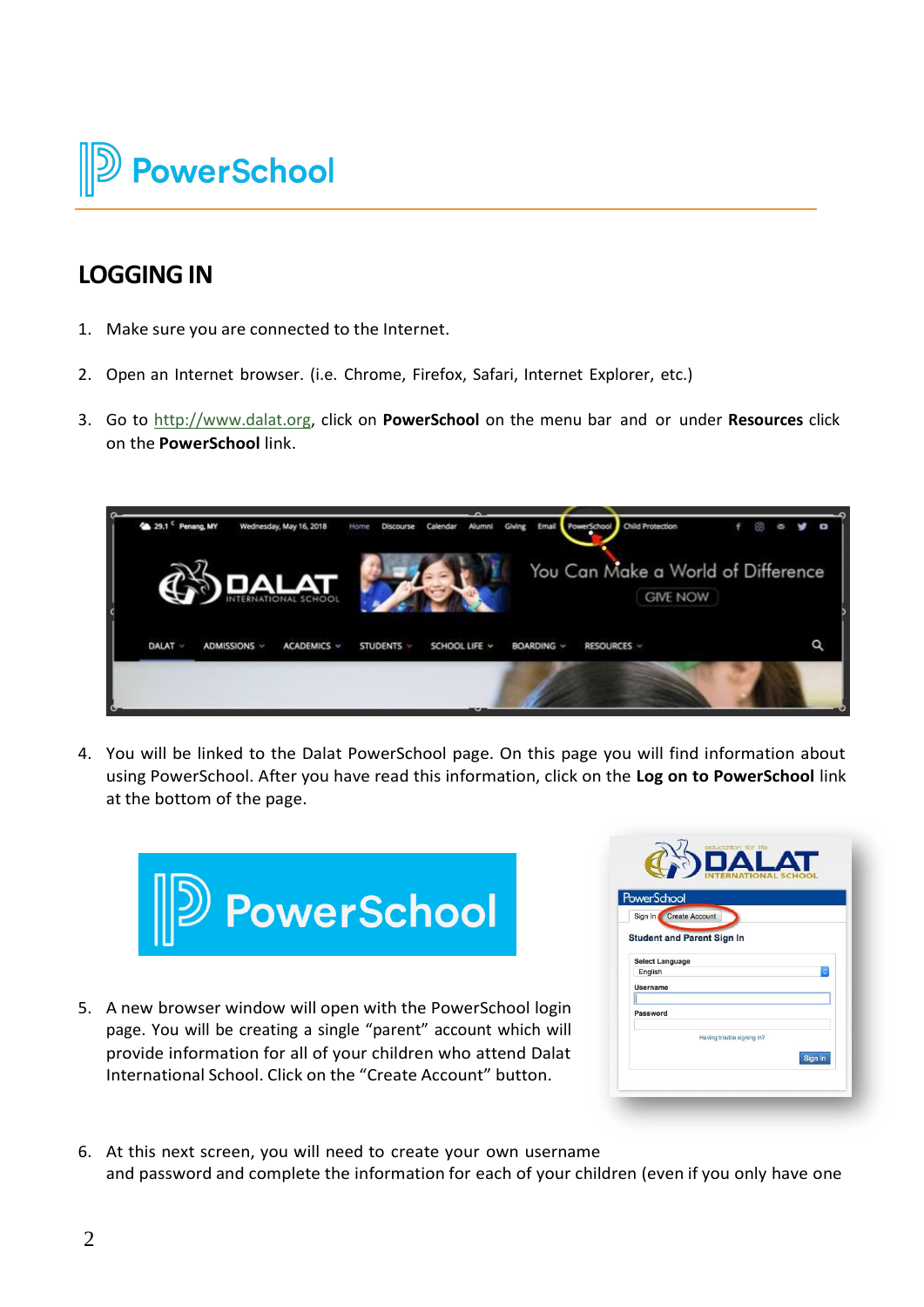child attending Dalat). (*NOTE: If you are a Dalat employee, your parent username must be different from your regular PowerSchool username.*)

Also enter the information for each of your children using the **Access ID** and **Access Password** found on the *Confidential ID* letter you received for each of your children. Once complete, click on the "Enter" button.

| your raient Account<br>1 |           |        |                    |
|--------------------------|-----------|--------|--------------------|
| <b>Student Name</b>      |           |        |                    |
| <b>Access ID</b>         |           |        |                    |
| <b>Access Password</b>   |           |        |                    |
| Relationship             | -- Choose | ÷      |                    |
| $\mathbf{2}$             |           |        |                    |
| <b>Student Name</b>      |           |        |                    |
| <b>Access ID</b>         |           |        |                    |
| <b>Access Password</b>   |           |        |                    |
| Relationship             | -- Choose | $\div$ |                    |
|                          |           |        | education for life |
|                          |           |        | <b>DESCRIPTION</b> |

Enter the Access ID, Access Password, and Relationship for each student you wish to add to **VOUR Parant Account** 

7. If all your information is correct, and the username is available, you'll see this screen. Enter the new username and password you just created to log into PowerSchool. This new account should be permanent and last as long as your children are enrolled at Dalat.

| <b>PowerSchool</b>                |                            |
|-----------------------------------|----------------------------|
| Sign In<br><b>Create Account</b>  |                            |
| <b>Student and Parent Sign In</b> |                            |
|                                   |                            |
| <b>Select Language</b>            |                            |
| English                           | $\Diamond$                 |
| Username                          |                            |
|                                   |                            |
| Password                          |                            |
|                                   | Having trouble signing in? |
|                                   |                            |

**Note**: Do not forget to Logout from the site when you are done in PowerSchool. This is done by clicking on the **Logout** button in the top-right corner of all screens.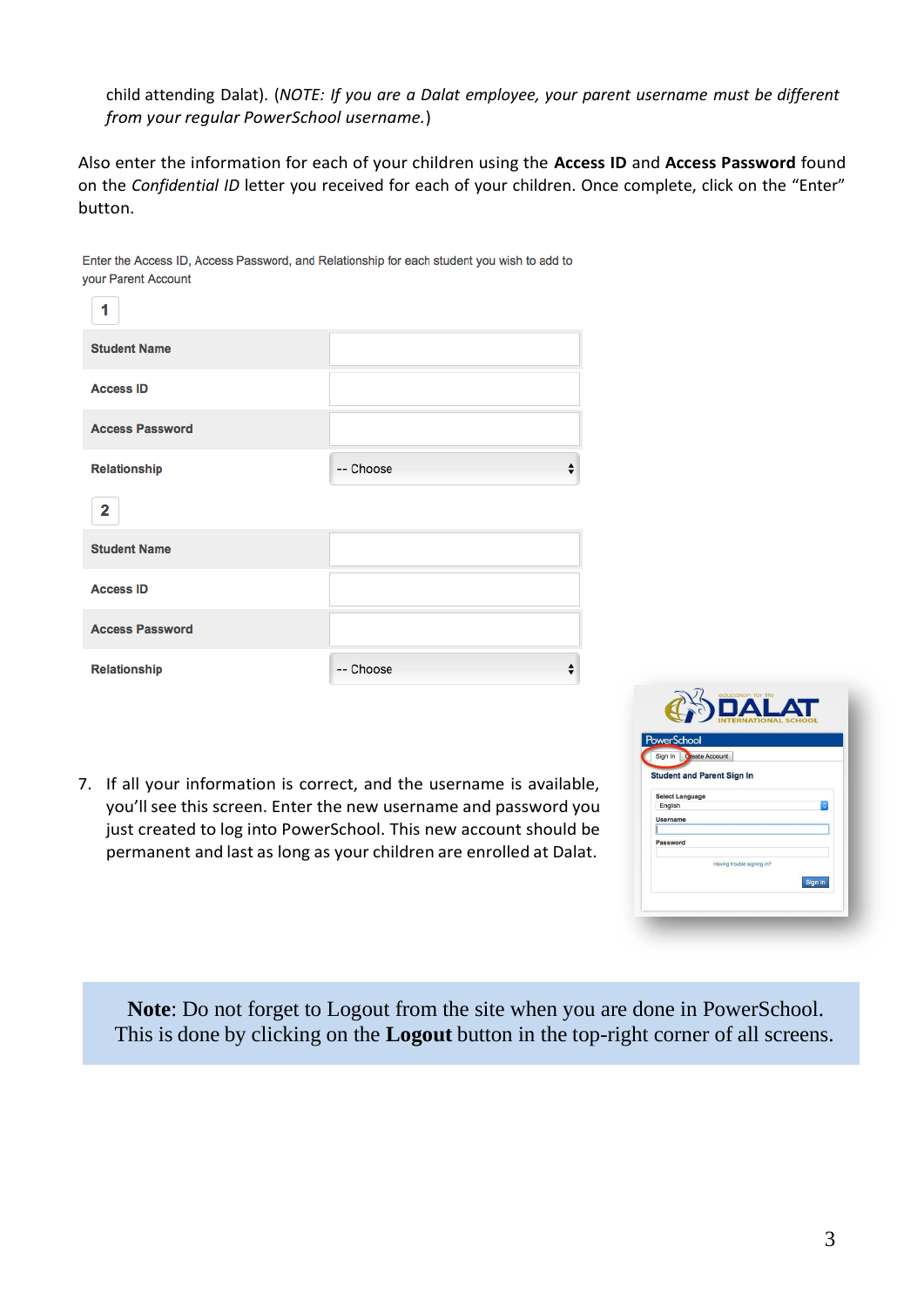# **AVAILABLEFEATURESOF POWERSCHOOL**

*NOTE: Features available depend on the grade level of your children.*



#### **Grades and Attendance**

Displays a summary of your child's current grades and attendance at one glance.



### **Grade History**

Displays your child's current year report card with current term grades as well as grades from any previous years attended at Dalat.



### **Attendance History**

Displays the complete attendance record for your child for the current term.



#### **Account Preferences**

Provides the ability to manage your parent/guardian account information, including your name, username, password, and email address. In addition, you can add any and all students for whom you have legal and parental rights to your account in order to view their information by way of your account.



#### **Email Notification**

Allows you to sign up to receive periodical emails with your child's grade and attendance information.



**School Bulletin** Provides instructions to receive the DIS Daily Bulletin by email.



**My Schedule** Displays your child's weekly schedule and year-long schedule.



#### **Report Cards**

Each reporting term your child's school report will be uploaded to the Parent Portal. We do not post or email them. You can download or print them in your own time.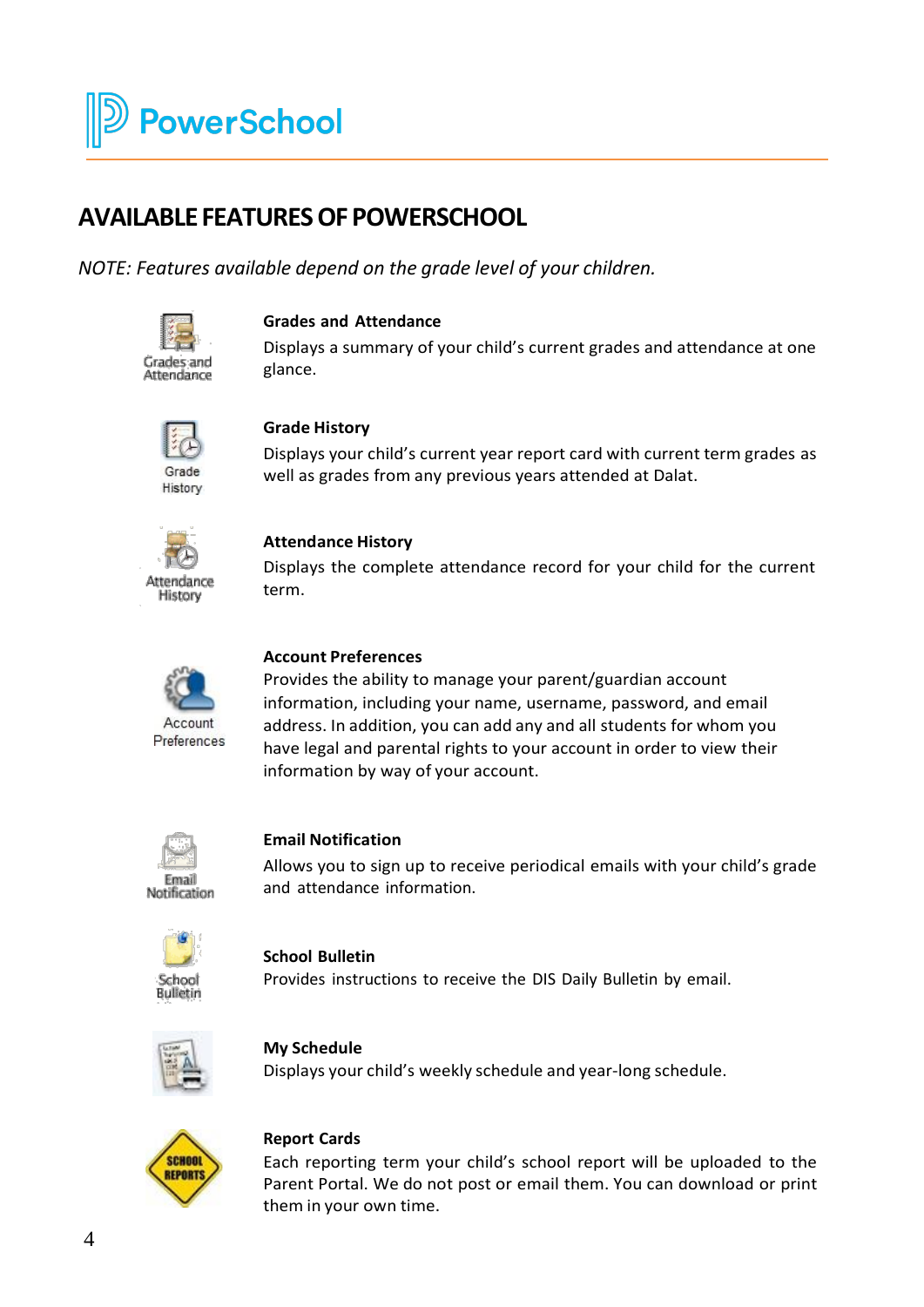

### **Teacher's Comments**

Displays each teacher's current comments for your child.



#### **Test Results**

The Test Results page displays comprehensive information about a student's standardized test results.



#### **Class Registration** (Grade 8 - 11 ONLY)

Allows class requests to be made online. *This feature is only enabled near the end of the school year so students who are returning the following year can request the classes they want.*



#### **Graduation Progress** (High School ONLY)

This report lists Dalat graduation requirements, courses completed by the student, and requirements remaining so the student can graduate. Any questions about information found on this screen should be directed to the High School Counselor, Mr. Paul Dobson [\(hsguidance@dalat.org\)](mailto:hsguidance@dalat.org).



#### **Dalat Directory**

You may wish to invite your child's friends to a birthday party. Here you can have access to the student's contact information. You can remove your contact information if you wish for it not to be public to the school community.



#### **Demographics Updates**

This area is available for you to update your details, such as address, email and phone numbers, etc. It's very important that this information is keep up to date.



#### **Medical Update**

You will be asked on a yearly basis to update your child's medical information. It's very important that this information is keep up to date.



#### **School Trip Permission**

You will be asked on a yearly basis to give permission for your child to travel on Field Trips. M



#### **Lunch/Snack Status Update**

All families are automatically signed up for the full pay semester lunch program. You need to change this if you wish to go on the pay by day program. Elementary students will be automatically signed up for the snack program. Once again you need to change this status if you wish not to be on the snack program.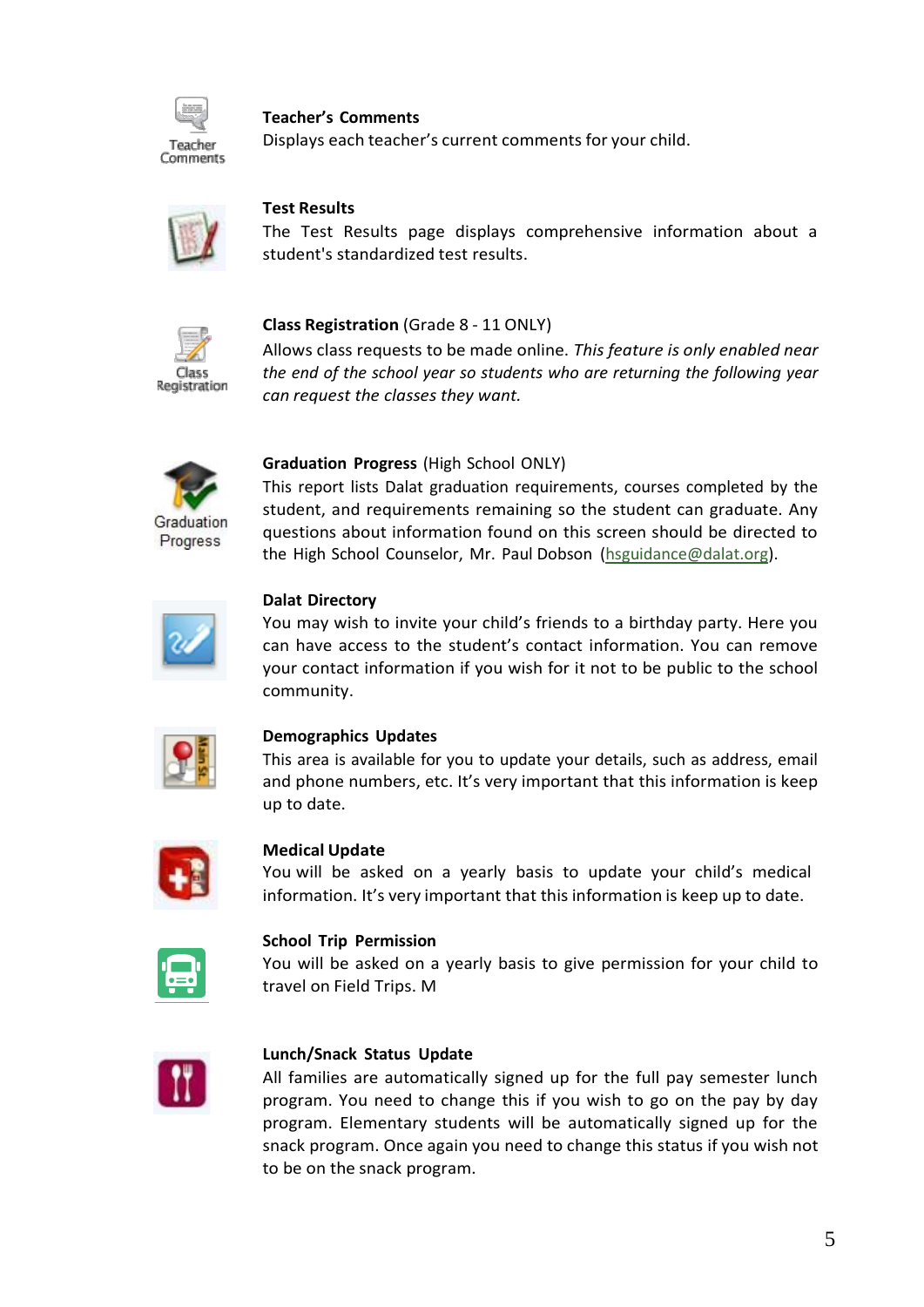#### **Code of Conduct**

You will be asked on a yearly basis to indicate that you agree to Dalat International School's Code of Conduct.

### **Choose a Student Record**

If you have more than one child at Dalat, after logging into PowerSchool you will see tabs along the top with the names of each of your children. Click on a tab to select that child's records. Then click on any of the available feature icons to view that child's specific information.



| <b>Help Online</b>                     |
|----------------------------------------|
| PowerSchool online Help is             |
| available by clicking on the           |
| Help button $\frac{?}{ }$ at any time. |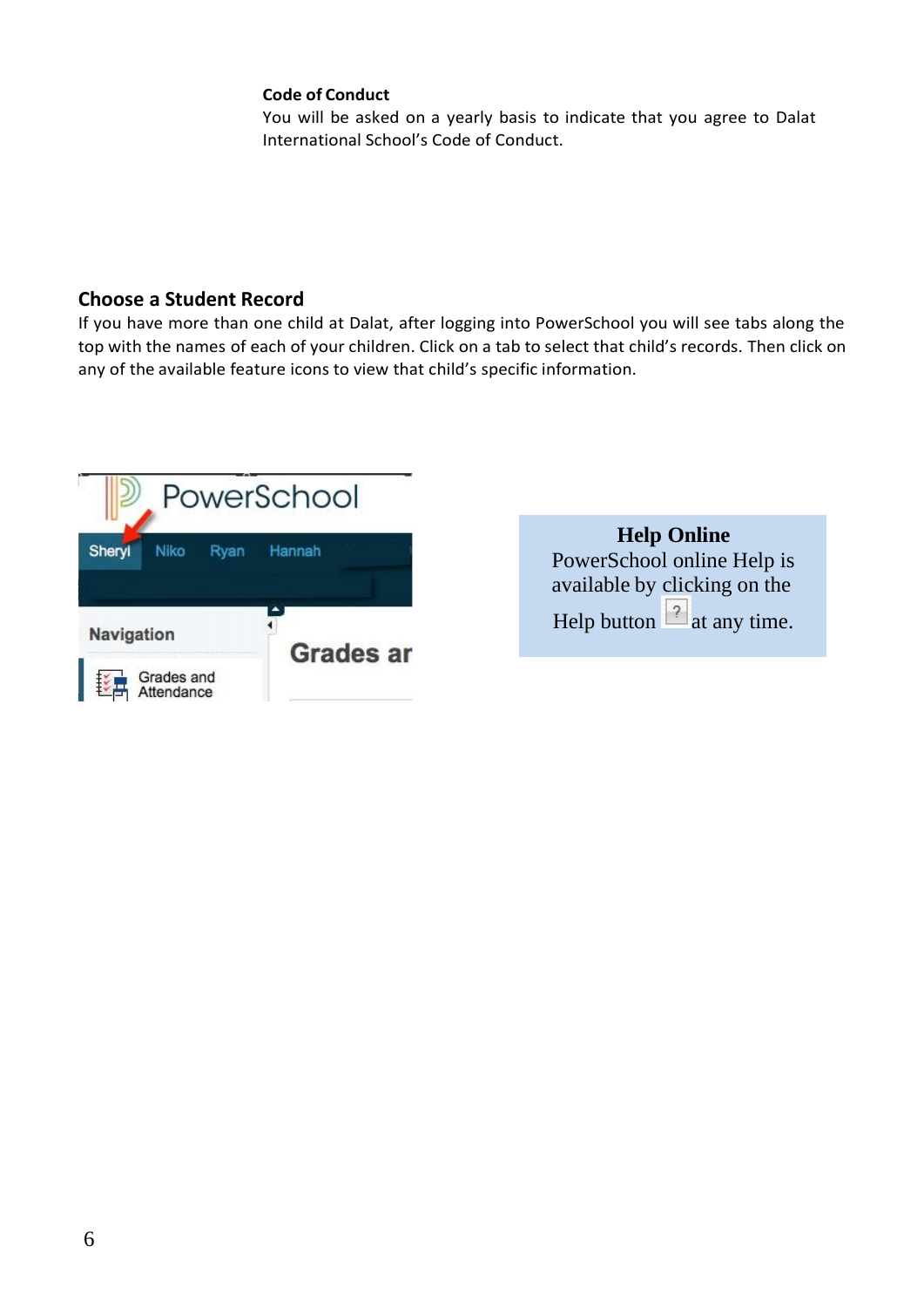

### **GRADES & ATTENDANCE**

| Click this icon for details about<br>the teacher. |   |                  |   |   |   |   |                  |   |   | Click on the score to<br>Click the name of the teacher to<br>view the Class Score<br>open a blank email that you can<br>Detail page.<br>send to that teacher. |          |                |                |
|---------------------------------------------------|---|------------------|---|---|---|---|------------------|---|---|---------------------------------------------------------------------------------------------------------------------------------------------------------------|----------|----------------|----------------|
|                                                   |   |                  |   |   |   |   |                  |   |   | <b>Attendance By Class</b>                                                                                                                                    |          |                |                |
|                                                   |   | <b>Last Week</b> |   |   |   |   | <b>This Week</b> |   |   |                                                                                                                                                               |          |                |                |
| <b>Exp</b>                                        | M |                  | H | F | M |   |                  |   | F | Course                                                                                                                                                        | C1       | F <sub>1</sub> | S <sub>1</sub> |
| A(A)                                              |   |                  |   |   | S | S |                  |   | š | Algebra II →                                                                                                                                                  | А        | А              | A              |
|                                                   |   |                  |   |   |   |   |                  |   |   | Email Maurin, Guy - Rm: 06                                                                                                                                    | 96       | 93             | 95             |
| B(A)                                              |   |                  |   |   | S | S |                  |   | S | Foundations of Faith 10<br>Email Anderson, Joshua - Rm: 07                                                                                                    | A<br>97  | $B+$<br>88     | A<br>95        |
| C(A)                                              |   |                  |   |   | S | S |                  |   | S | Modern World History<br>Email Bernhardt, Sharon - Rm: CA303                                                                                                   | A<br>96  | А<br>97        | A<br>96        |
| D(A)                                              |   |                  |   |   |   |   |                  |   |   | Advanced Art<br><b>Email Nichols, Liza - Rm: CA301</b>                                                                                                        | A<br>95  | $\bf{0}$       | A<br>95        |
| E(A)                                              |   |                  |   |   |   |   |                  |   |   | Lunch<br><b>Email Lunch, Teacher - Rm: Cafe</b>                                                                                                               |          |                |                |
| F(A)                                              |   |                  | S |   |   | S |                  | S |   | <b>AP Statistics</b><br>Email Kilgo, Patrick - Rm: 02                                                                                                         | А-<br>92 | А<br>98        | A<br>93        |

The *Grades & Attendance* page gives you a quick look at how your child (HS and MS only) is doing in school. From this one screen you have access to attendance information for the last two weeks, names of and email links to teachers, current grade averages, and attendance totals for the current term.

### **Key Concept:**

Anytime you see something in blue it means that it is a **link** to more information.

There are three areas on this page that may include links:

- 1. Teacher's name if you click on it you are able to email that teacher (**Note:** you must have your email settings set correctly for this to work.)
- 2. Attendance totals anytime you see a number in the attendance columns listed in blue you can click on it for more specific information about that absence or tardy.
- 3. Class Averages you will notice that the score below the grades is listed in blue. By clicking on that number, you will display the *Class Score Detail* page (see below).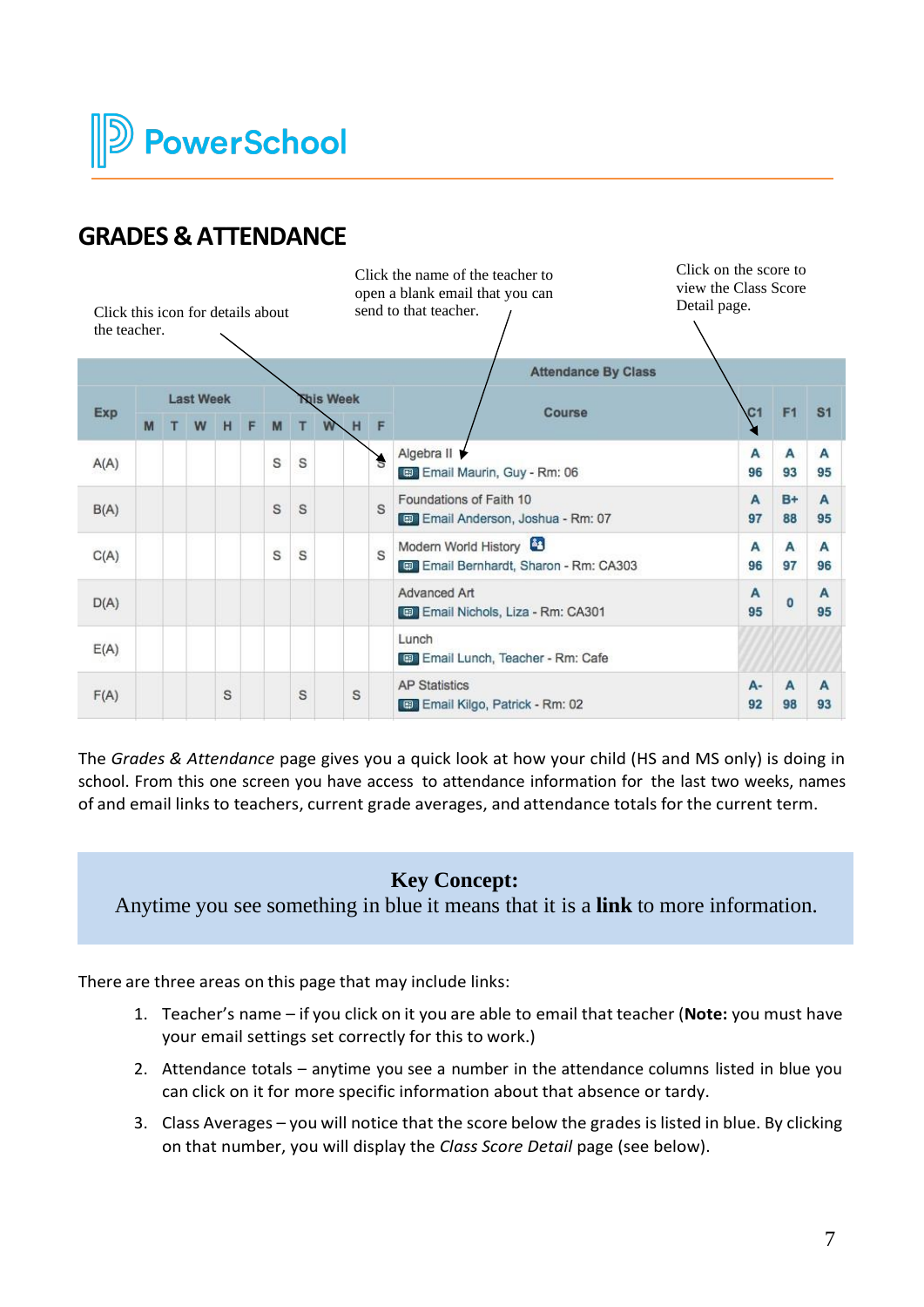# **CLASS SCOREDETAIL**

#### **Assignments**

| <b>Due Date</b> | Category        | <b>Assignment</b>     | <b>Flags</b> | <b>Score</b> | $\%$  | Grade        |
|-----------------|-----------------|-----------------------|--------------|--------------|-------|--------------|
| 05/03/2018      | <b>Homework</b> | <b>AP Tips Quiz</b>   |              | 10/10        | 100   | $\mathsf{A}$ |
| 04/18/2018      | <b>Test</b>     | CH <sub>12</sub> TEST |              | 98/100       | 98    | A            |
| 04/13/2018      | <b>Test</b>     | CH 11 AP TEST         |              | 100/100      | 100   | $\mathsf{A}$ |
| 04/13/2018      | <b>Test</b>     | CH <sub>11</sub> TEST |              | 94/100       | 94    | A            |
| 04/09/2018      | <b>Homework</b> | <b>HW QUIZ 11.1</b>   |              | 10/10        | 100   | A            |
| 03/15/2018      | <b>Test</b>     | CH 10 TEST            |              | 95/100       | 95    | A            |
| 03/13/2018      | <b>Homework</b> | <b>HW QUIZ 10.1</b>   |              | 10/10        | 100   | A            |
| 03/13/2018      | Homework        | HW 10.2 Reading       |              | 5/5          | 100   | A            |
| 03/02/2018      | <b>Test</b>     | <b>CH 9 TEST</b>      |              | 88/102       | 86.27 | B            |
| 0.00000000      | $77 - 44$       | QH Q A R T T Q T      |              | 4001400      | 400   | $\sim$       |

The *Class Score Detail* Page displays specific class assignment and grade information. As with the *Grade and Attendance* page if you see something written in blue it is a link to more information. The assignment, assignment category, and the score all have the potential for more information about them.

Missing, Late, Collected and Exempt assignment attributes may appear in the *Codes* column of an assignment. *Missing* code indicates an assignment has not been submitted; *L* code indicates an assignment was submitted past the due date; a *Checkmark* code indicates the assignment was submitted but not graded; *Exempt* code indicates the assignment does not need to be submitted.

At the top of the page you will also find grading information that the teacher has submitted. This can help you understand the class expectations, grading schemes, and grading philosophies of the teacher for this particular class.

### **Key Concept:**

If there is an assignment listed but there is no score – check the date. This may be an assignment that has been listed to make parents aware of an upcoming due date. Also note that year- long courses show assignments from first semester as well. You will need to scroll down and find the assignments listed by the appropriate date.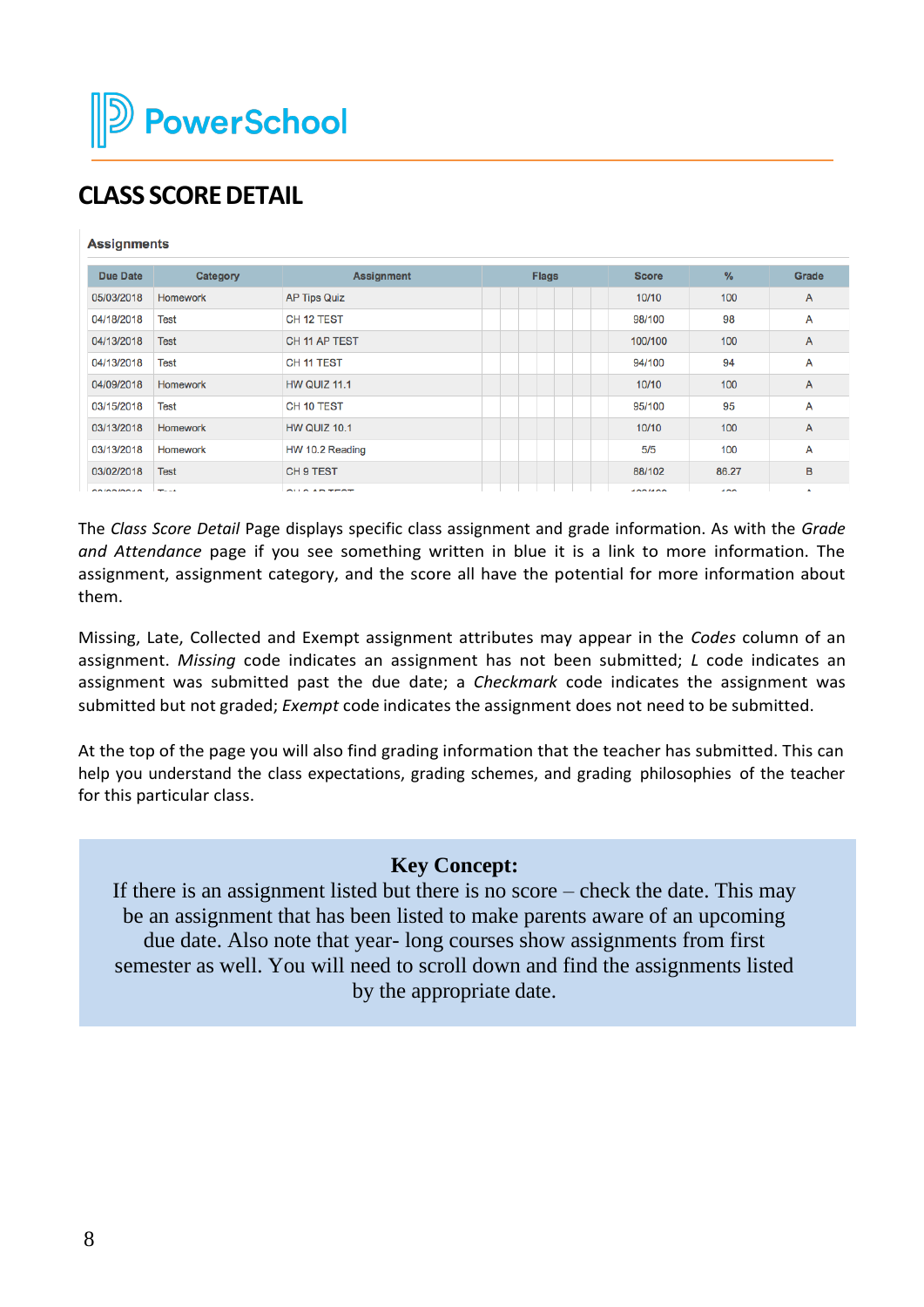

# **ATTENDANCE HISTORY**

|                                                                                   | <b>Expression</b><br>M |  | $2/26 - 3/2$ |   |   |                |   | $3/5 - 3/9$ |   |   |   | $3/12 - 3/16$ |   |   |   | $3/19 - 3/23$  |   |   |                          |                | 3/26-3/30 |                |        |   |  |
|-----------------------------------------------------------------------------------|------------------------|--|--------------|---|---|----------------|---|-------------|---|---|---|---------------|---|---|---|----------------|---|---|--------------------------|----------------|-----------|----------------|--------|---|--|
| Course                                                                            |                        |  | W            | H | F | M              | т | W           | H | F | M | W             | H | F | M | W              | н | Е |                          |                | W         | н              |        | M |  |
| Concert Band<br>Kearney, Andrew Band<br>E: 08/02/2017 L: 06/01/2018               | A(A)                   |  |              |   |   | ×              |   |             |   |   |   |               |   |   |   | $\sim$         | S | S | $\,$                     | $\blacksquare$ | ٠         | $\blacksquare$ |        |   |  |
| Modern World History<br>Bernhardt, Sharon CA303<br>E: 08/02/2017 L: 06/01/2018    | B(A)                   |  |              |   |   | $\blacksquare$ |   |             |   |   |   |               |   |   |   | $\bullet$      | S | S | $\blacksquare$           | $\sim$         | $\sim$    | $\blacksquare$ | $\sim$ |   |  |
| <b>Conceptual Physics</b><br>Rogers, Corinne CA304<br>E: 08/02/2017 L: 06/01/2018 | C(A)                   |  |              |   |   | $\blacksquare$ |   |             |   |   |   |               |   |   |   | ×              | S | S | $\sim$                   | $\sim$         | ×         | $\blacksquare$ | ۰      |   |  |
| Spanish I<br>Allen, Joshua ES113<br>E: 08/02/2017 L: 06/01/2018                   | D(A)                   |  |              |   |   | $\sim$         |   |             |   |   |   |               |   |   |   | $\sim$         | S | S | $\sim$                   | $\sim$         | ٠         |                |        |   |  |
| Lunch<br>Lunch, Teacher Cafe<br>E: 08/02/2017 L: 06/01/2018                       | E(A)                   |  |              |   |   | $\blacksquare$ |   |             |   |   |   |               |   |   |   | $\sim$         | S | S | $\sim$                   | $\sim$         | ۰         | $\blacksquare$ |        |   |  |
| New Testament Survey<br>Murrell, Joshua CA304<br>E: 01/11/2018 L: 06/01/2018      | F(A)                   |  |              |   |   | $\sim$         |   |             |   |   |   |               |   |   |   | $\sim$         | S | S | $\sim$                   | $\sim$         | $\sim$    | $\sim$         | ۰      |   |  |
| English 9<br>China Dabhia 00                                                      | G(A)                   |  |              |   |   | $\blacksquare$ |   |             |   |   |   |               |   |   |   | $\blacksquare$ | S | S | $\overline{\phantom{a}}$ | $\sim$         | ۰         | $\blacksquare$ | ۰      |   |  |

The *Attendance History* page allows you to have a detailed view of your child's attendance in school during the current term. At the bottom of the page, you will find the attendance legend which shows the attendance codes that are used at Dalat International School.

#### **Note:**

A student absence that is the result of a school sponsored trip (coded as "S") may remain an absence ("A") for a couple days following the trip. This is because on the day of the absence the teacher marks them as such. When the attendance secretary receives a Student Leave of Absence Form from the student she then goes in and makes the appropriate change.

Parents are encouraged to read through the absence policy in the Dalat handbooks.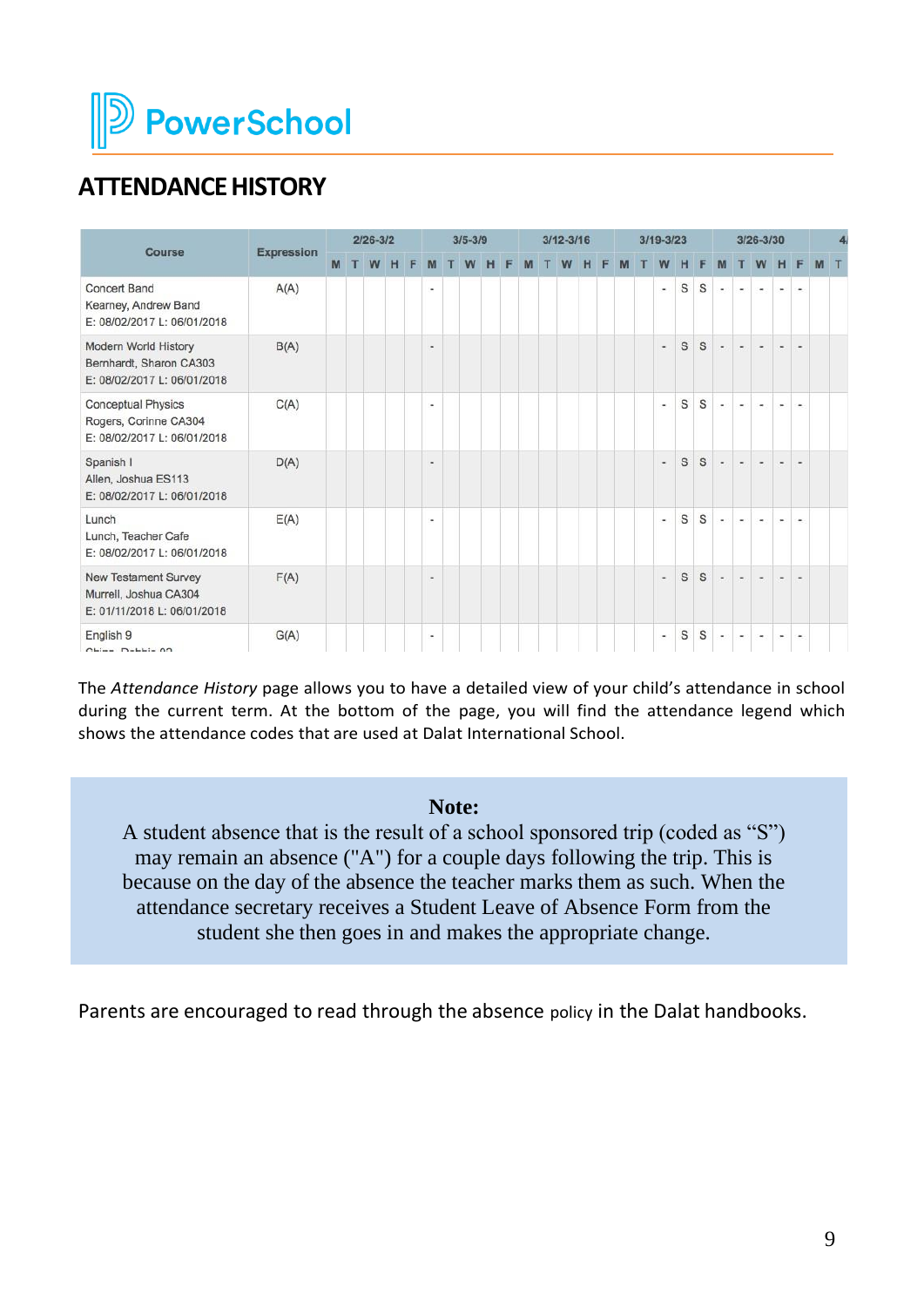

# **GRADE HISTORY**

| C <sub>1</sub>            |       |    |
|---------------------------|-------|----|
| <b>Course</b>             | Grade | %  |
| <b>Conceptual Physics</b> | $B+$  | 89 |
| <b>Concert Band</b>       | A     | 93 |
| English 9                 | $C+$  | 77 |
| Geometry                  | B-    | 81 |
| Modern World History      | $C+$  | 78 |
| Old Testament Survey      | A-    | 92 |
| Spanish I                 | B     | 83 |

The *Grade History* page allows you to view a list of all grades that your child has earned while at Dalat as well as to the current point in the year. Multiple tabs along the top of the window allow you to view any school year the student has attended Dalat.

After clicking on the school year, you wish to view, you are able to see the letter grade, percentage grade, and the credits earned (seen after the semester is completed). There is also a Citizenship grade that Dalat does not use in its grade reporting.

When accessing this page, you may see any or all of the following columns:

| Q1<br>Q <sub>2</sub><br>F1 | = Quarter One grades<br>= Quarter Two grades<br>= Final Exam grades<br>$S1 =$ Semester One grades            | (worth 40% of semester one grade)<br>(worth 40% of semester one grade)<br>(worth 20% of semester one grade) |
|----------------------------|--------------------------------------------------------------------------------------------------------------|-------------------------------------------------------------------------------------------------------------|
| Q4                         | $Q3 =$ Quarter Three grades<br>= Quarter Four grades<br>$F2 =$ Final Exam grades<br>S2 = Semester Two grades | (worth 40% of semester two grade)<br>(worth 40% of semester two grade)<br>(worth 20% of semester two grade) |

**Note:** Some classes may not have final exams so there will be no grade in that column. If a class does not give a Final Exam, the semester grade will be calculated at 50% for each of the two quarters for that semester.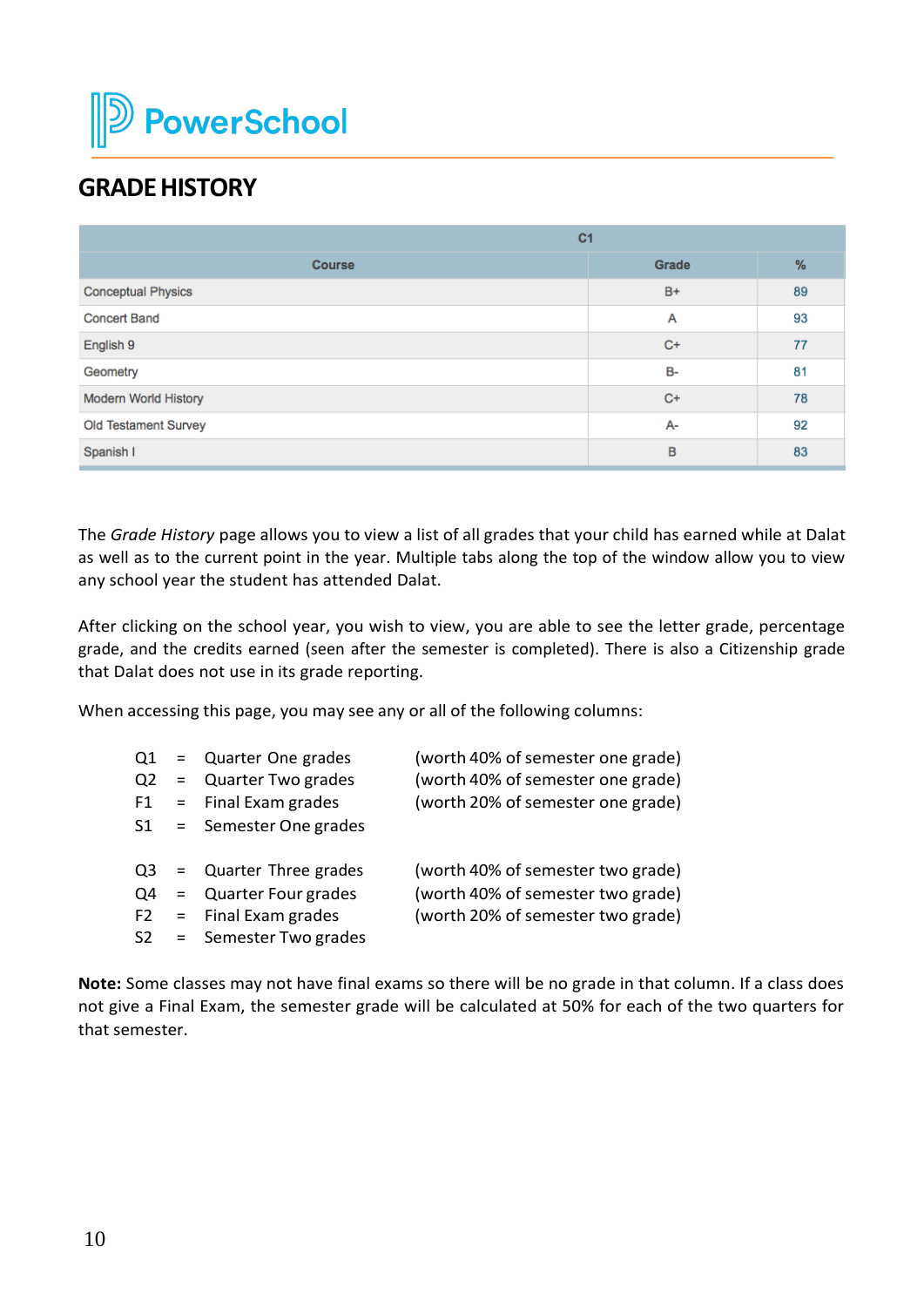

## **EMAILNOTIFICATIONS**

| <b>Contact Information</b>                                               |                                                 |
|--------------------------------------------------------------------------|-------------------------------------------------|
| <b>Email Address</b>                                                     |                                                 |
| <b>Additional Email Addresses</b>                                        | (separate multiple email addresses with commas) |
| <b>What Information Would You Like to Receive?</b>                       |                                                 |
| <b>Summary of Current Grades and Attendance.</b>                         |                                                 |
| Detail Report Showing Assignment Scores for Each Class. D                |                                                 |
| <b>Detail Report of Attendance.</b>                                      |                                                 |
| <b>School Announcements.</b>                                             |                                                 |
| Balance Alert (Note: will only be sent when student is low<br>on funds). | n                                               |
| <b>Frequency</b>                                                         |                                                 |
| <b>How Often?</b>                                                        | ≎<br>Never                                      |
| <b>Apply These Settings to All Your Students?</b>                        |                                                 |

The *Email Notification* page allows you as a parent to set up an automatic email update (HS and MS only) that is sent to your personal email account at home or at work. You need to choose the settings you want and then submit those.

Note: The email address you entered when creating your PowerSchool account will already be showing. If you need to change this email, you will need to click on the "Account Preferences" icon at the top to make corrections.

There are four areas that need to be defined or set up for email notifications to start being sent to your personal email account.

The first item you need to configure is the type of information you want sent to you. You have four options to choose from. (Note: the more you select the more emails you will receive)

- o **Summary of current grades and attendance** Sends out one email giving a summary of final grade and attendance totals for each of your child's classes. *This is the option we most recommend for parents.*
- o **Detailed reports showing all assignment scores for each class**  Sends out one email for each class with each assignment for the quarter with scores. (Note: If your child has 6 classes you will receive 6 emails, one for each class. If you have multiple students at Dalat you could be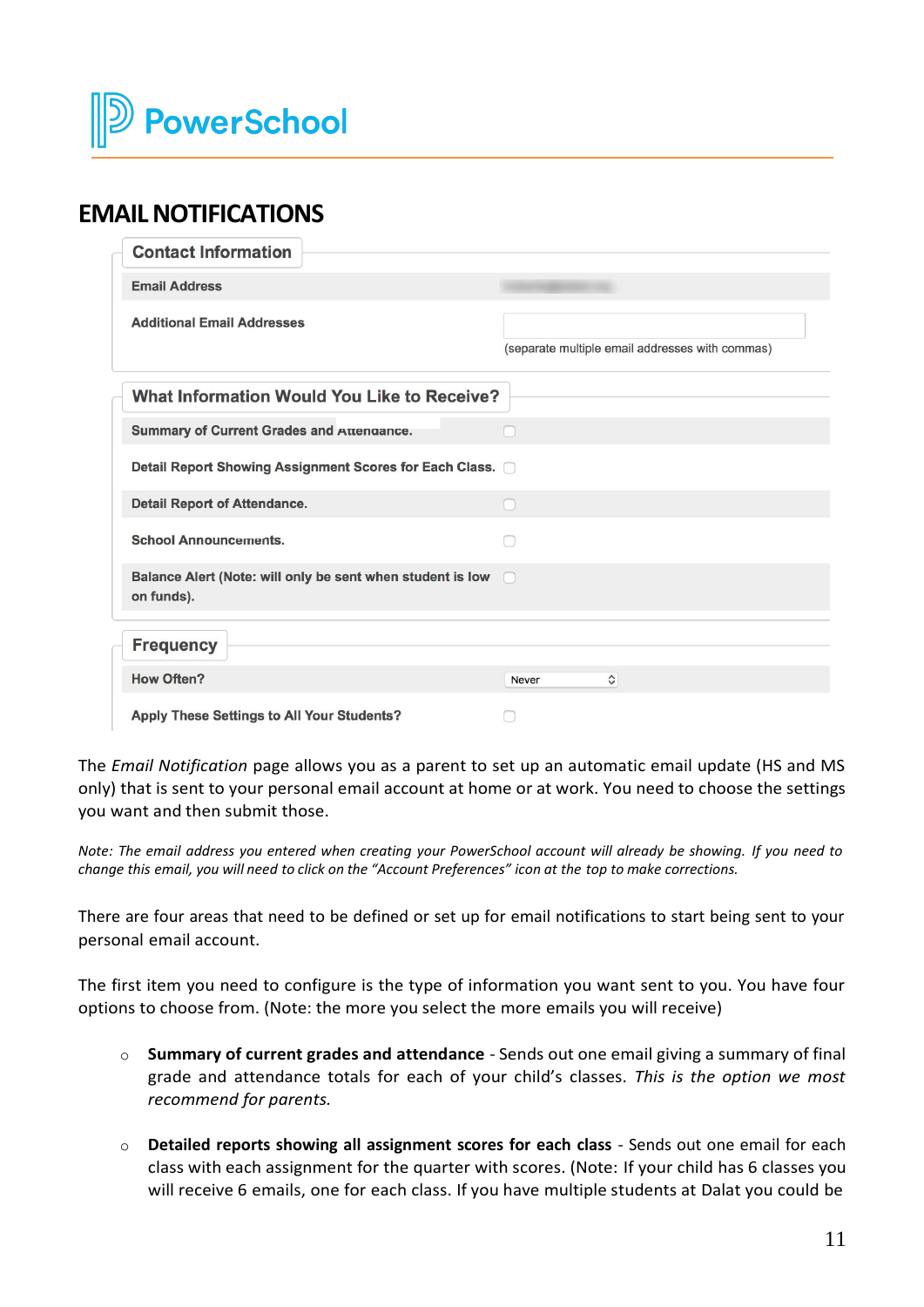receiving over 20 emails with detailed information – for this reason, we do not recommend this option.)

- o **Detailed report of attendance** Sends out an email containing detailed attendance for each class your child is enrolled in for the current term.
- o **School announcements** Sends out Dalat's daily bulletin.

Once you have chosen the above options you will need to configure the "How Often?" option of the notifications. You have 5 options to choose from: Never, Once a Week, Once Every Two Weeks (recommended option), Once a Month, or Daily.

#### **Note:**

Because grades do not change dramatically over a short span it is recommended that you not choose the Daily option. The "Once Every Two Weeks" is probably the best option for most parents.

**Additional Email Addresses**: If you wish to receive these email notifications at more than one email address, you need to configure the email accounts you want these emails sent to. You can have these emails sent to multiple email accounts by simply separating the email accounts with commas.

**Apply these settings to all your students?** Clicking here allows you to take these new email preferences and apply them to all your children at Dalat. However, if you want different information on each child, you will need to set this separately on each child's account.

**Send now to [***current student***]?** Clicking here allows you to have these emails sent to your email account now. At any time, you can come to this screen, check this box and click the Submit button to have these emails sent. If the box is not checked, you will receive the next update according to the choices made above. The server sends out these updates automatically on Mondays.

### **Note:**

At any time, you can come back to this configurations screen and make changes to your choices. Upon hitting the **Submit** button those changes will take effect.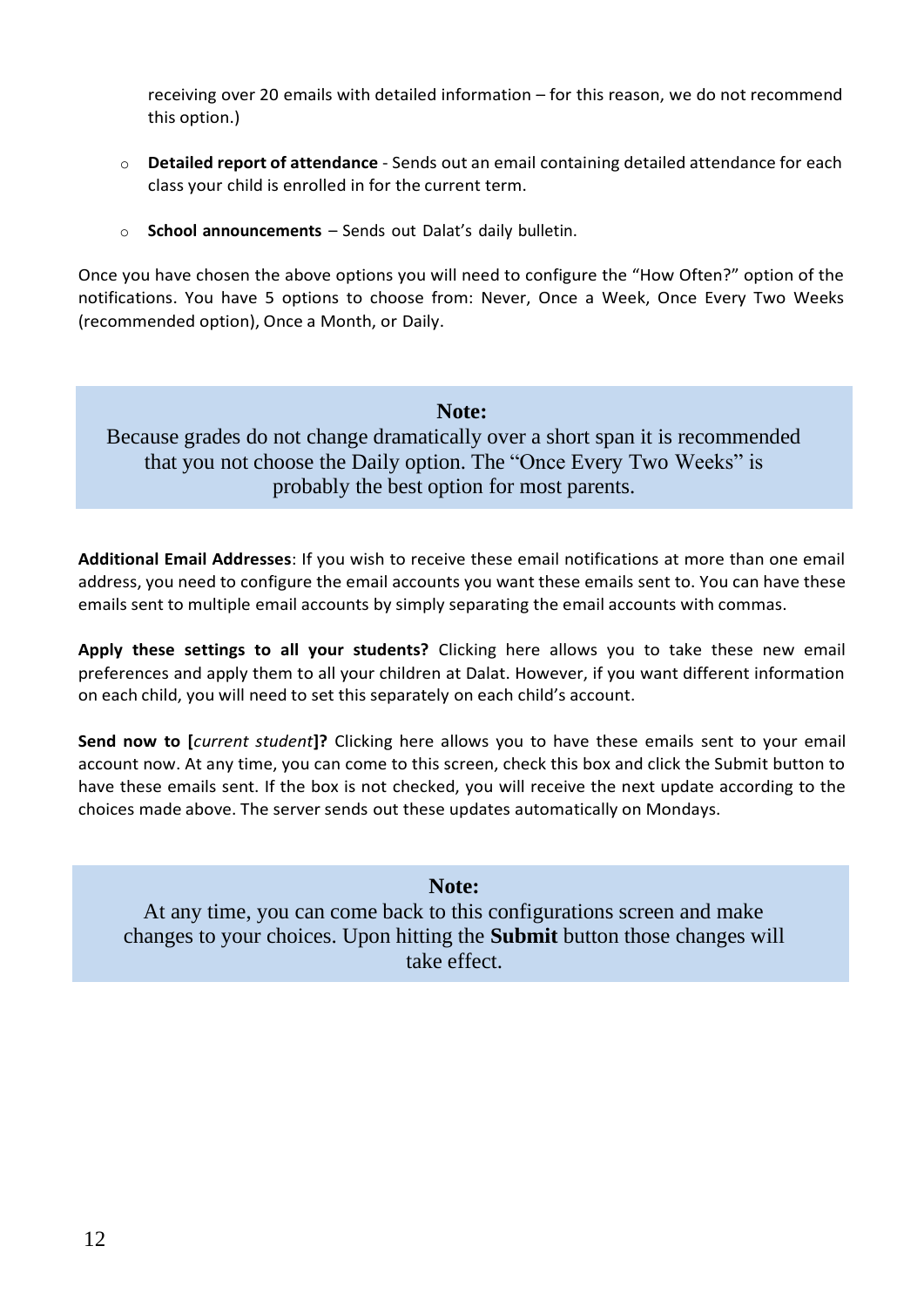

# **TEACHER COMMENTS**

| D(A)  | FA305        | Advanced<br>Art         | 图 Email<br>Nichols,<br>Liza                 |  |
|-------|--------------|-------------------------|---------------------------------------------|--|
| E(A)  | LUNCH Lunch  |                         | (甲 Email<br>Lunch,<br><b>Teacher</b>        |  |
| F(A)  | MA400        | AP<br><b>Statistics</b> | (甲 Email<br>Kilgo,<br><b>Patrick</b>        |  |
| G(A)  | LA320        | English 10              | (甲 Email<br>Grad, Emily                     |  |
| H(A)  | <b>SC330</b> | Chemistry               | 图 Email<br>Burleson,<br>Kelly               |  |
| CD(A) | CD           | Conduct                 | <b>甲</b> Email<br>A<br>Homeroom,<br>teacher |  |

The *Teacher Comments* page allows you to view any comments that teachers may have submitted for your child. From here you are able to view your child's current schedule and who his/her teachers are. As with the *Grades and Attendance* screen, if a teacher has email available you can click on his/her name to send an email.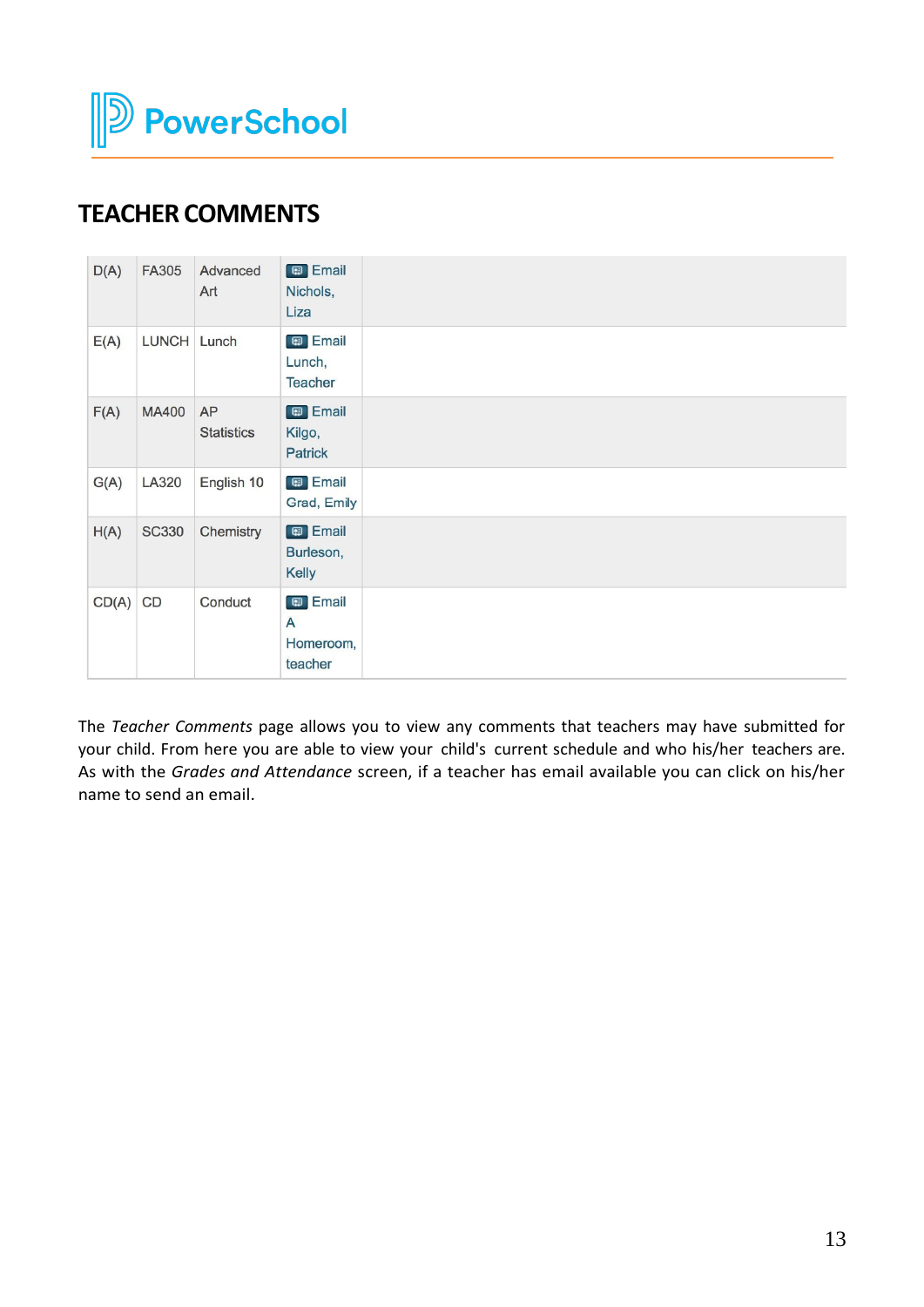**2** PowerSchool

### **CORRESPONDING WITH TEACHERS**

PowerSchool is a tool that increases communication between parents and teachers. Teachers at Dalat spend numerous hours learning how to use the program to its full potential. We believe that along with teachers it is also important for parents to become educated in the process of grades and assessment.

Before PowerSchool, parents received grade information only upon request or at scheduled times – progress reports, end of each quarter, and end of the semester. With PowerSchool, you can now check grade information at any point in the semester. With that in mind, you need to know and understand the following:

- 1. **Each teacher has their own grading system**. Some teachers work on a straight points system while others weight the scores according to assignment categories (tests, quizzes, homework, etc.). Some give grades for class participation while others do not accept late work. Our teachers inform all their students at the beginning of the course of their expectations and grading scheme for the class. For this reason, it is very important for parents to read the grading philosophy found at the top of each *Class Score Detail* page (clicking on the student's class average in the *Grades and Attendance* page will take you there).
- 2. **Grades can change dramatically in the first few weeks of each quarter.** In the beginning of each quarter, you may see large shifts in the class average of your child. This is simply because when there are only one or two assignments in the grade book, a low or high score can cause a dramatic change in the overall grade.
- 3. **Teachers need time to grade projects, assignments, and tests.** Each day teachers are expected to have new material and lesson plans ready for class. Many teachers are also involved in extra-curricular activities that take time to plan and attend. With that in mind, teachers do need time to grade assignments. For example, a teacher will not be able to post grades for an essay assignment the next day when there are 27 students in the class. We have asked our teachers to have all major test and project grades entered into PowerSchool within two weeks of the due date and minor assignments and projects will be posted within a week of their due date. Please be patient as it does take time.